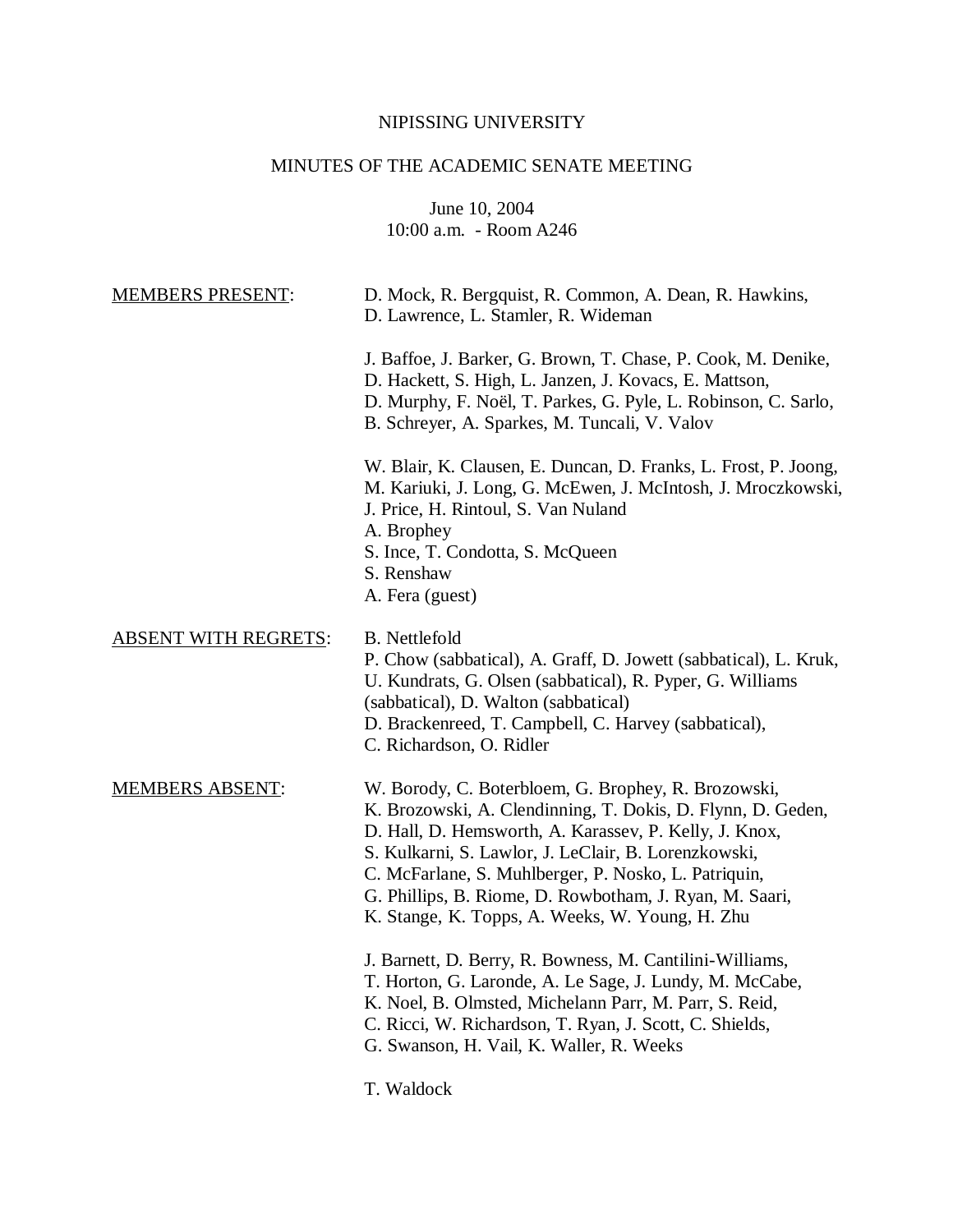MOTION #1: Moved by F. Noël, seconded by J. Baffoe that the minutes of the regular meeting of the Academic Senate dated May 11, 2004 be adopted CARRIED

#### ANNOUNCEMENTS

The President gave a brief update on the proposed new residence and noted that a decision would be made by the end of the month. Senator Mock stated that a draft issues paper had been written and circulated to the Strategic Planning Task Group. After minor editing is completed next week, the paper will be circulated to the NU community. The President emphasized to senators that this document is not the strategic plan, but rather a crafting of the issues. The strategic plan will be an overarching set of goals and priorities for the university. Senators were encouraged to read the document during the summer and in August, September and October, a series of mechanisms for feedback will be arranged.

Senators were advised that Executive Heads will meet with Bob Rae and Minister Chambers on June 22. The minister will be in North Bay on July  $6<sup>th</sup>$  visiting both Canadore and Nipissing. The President presented a brief summary of the May  $27<sup>th</sup>$  COU Executive Heads meeting. There has been no further clarification regarding the budget. The government has now increased its allocation for students to \$84 million; however, with an increase in monies going to first-year students, some Ontario universities in the south have stated that they will take in more students. Senate was advised that the Ontario government has established the Bob Rae Commission; its mandate was outlined and information was provided on the committee's membership. This information will be circulated to all senators. Nipissing will prepare a presentation that will focus on the needs of northern Ontario, and in particular, the needs of Nipissing University.

The President announced the recent decisions made by the Consolidated Committee which include: reappointment with tenure for Senators Todd Horton, Larry Patriquin and Andrew Weeks; promotion to Associate Professor for Senators David Hall, John Baffoe, Grant Williams and Vesko Valov; reappointment with tenure and promotion to Associate Professor for Senators Greg Pyle and John Kovacs and promotion to Full Professor for Senators Françoise Noël and Steve Muhlberger. Senator Mock extended an invitation to all faculty to attend the Convocation celebrations.

Senator Hawkins reported that the Ministry has invited representation from colleges and universities to talk about collaboration. Nipissing is in a unique position to provide input into this debate because of its partnership with Canadore. At a recent UPRAC workshop, an important modification was made to the new guidelines for UPRAC reviews adopted in January - namely that the whole process will focus on learning outcomes and learning objectives. It will be necessary for Nipissing and all Ontario universities to review their current UPRAC guidelines and make amendments so that they are in line with the current UPRAC guidelines. The Vice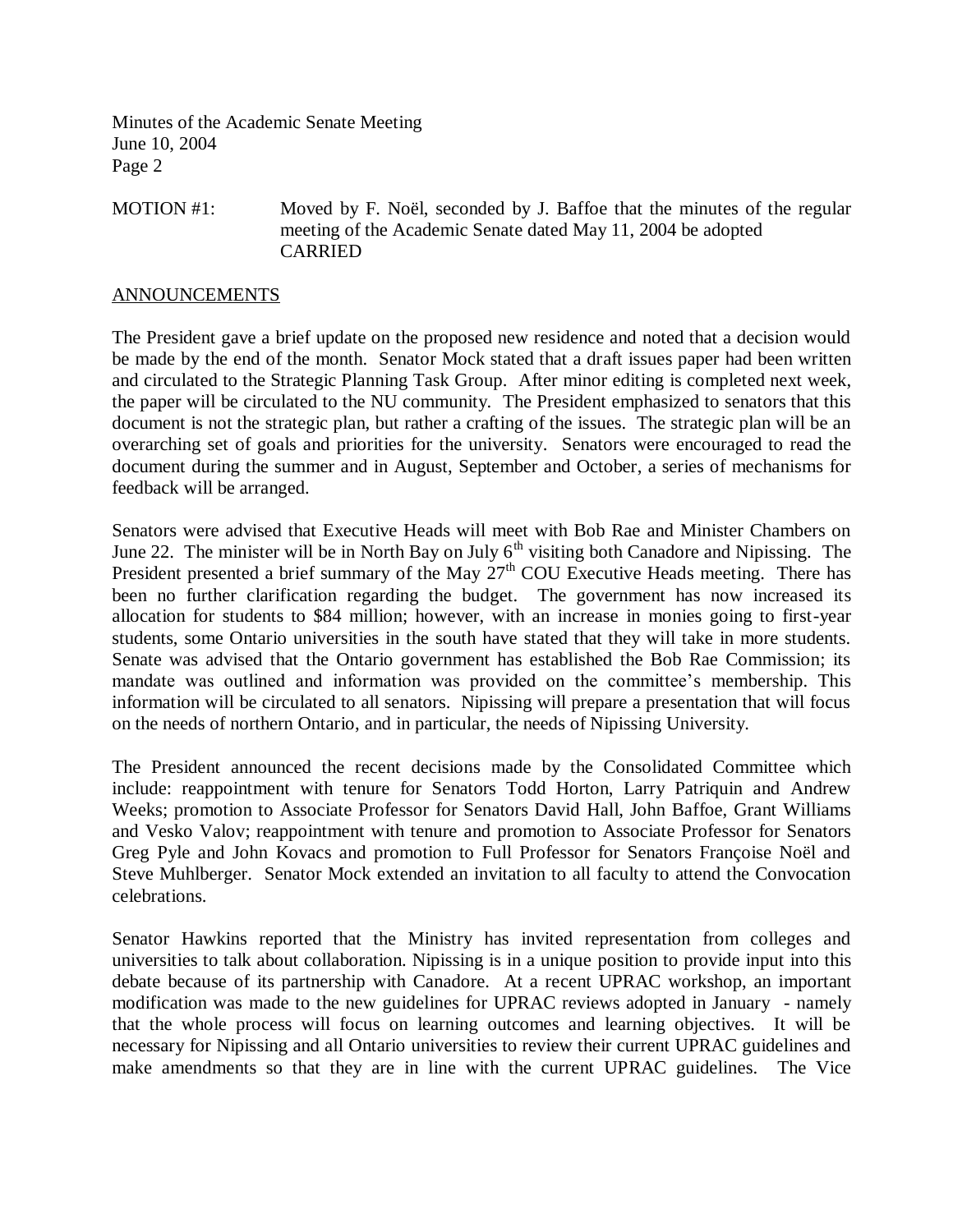President Academic spoke about external reviews and proposed that a faculty member from outside the department assume the responsibility of hosting the UPRAC reviewers. Senator Hawkins summarized the information that was submitted to SSHRC as part of its ongoing transformation exercise. He noted that 81 of 93 universities across the country had participated and Nipissing's response resembled the response of many small universities. Congratulations were extended to Steven High who had won the prestigious Albert B. Corey prize for the best book in Canada-United States History. The prize is awarded every two years jointly by the American Historical Association (US) and the Canadian Historical Association. A fond farewell and gratitude were expressed to Senator Bergquist for his contribution as Associate Dean, Senator Stamler for her pioneering work in building the department of Nursing and Senator Lundy for his service to the Faculty of Education.

Senator Dean announced the dates for New Student Orientation: July 5, 7, 9, 12, 14 and 16 and he encouraged a strong participation from faculty. The Dean announced that Dr. Rick Vander Lee will accept the Director of Nursing position. Senator Dean stated that 21 students from Mexico will be on campus for a month taking courses with the School of Business and Economics.

Dean Common informed Senate that the Ontario Council on Graduate Studies will be making a presentation to the Rae Commission. He described a major issue pertaining to the number of professors who are being hired prior to completion of their PhDs. Senator Common explained the strategy adopted by the University of Toronto to award a Master of Philosophy degree when candidates pursuing a PhD had reached a particular stage. This has received OCGS approval.

Student representative, Sharon McQueen, informed senators of the various activities that the Student Union executive would be working on throughout the summer. She encouraged faculty to visit the NUSU offices.

Senator Lawrence provided a brief update on enrolment, noting that 600 BEd applicants have been accepted, although there is room for 702. The Registrar stated that the cutoff average for P/J had increased to 80%, but for the first time in three decades, it has declined to 78%. The deadline for Arts and Science high school applicants is June 14. Senator Lawrence indicated that 50% of students have not taken offers from any university. Faculty members were encouraged to make phone calls to attract excellent students.

Executive Committee

May 28<sup>th</sup> Report

MOTION #2: Moved by D. Mock, seconded by J. McIntosh that the Report of the Senate Executive Committee dated May 28, 2004 be received. CARRIED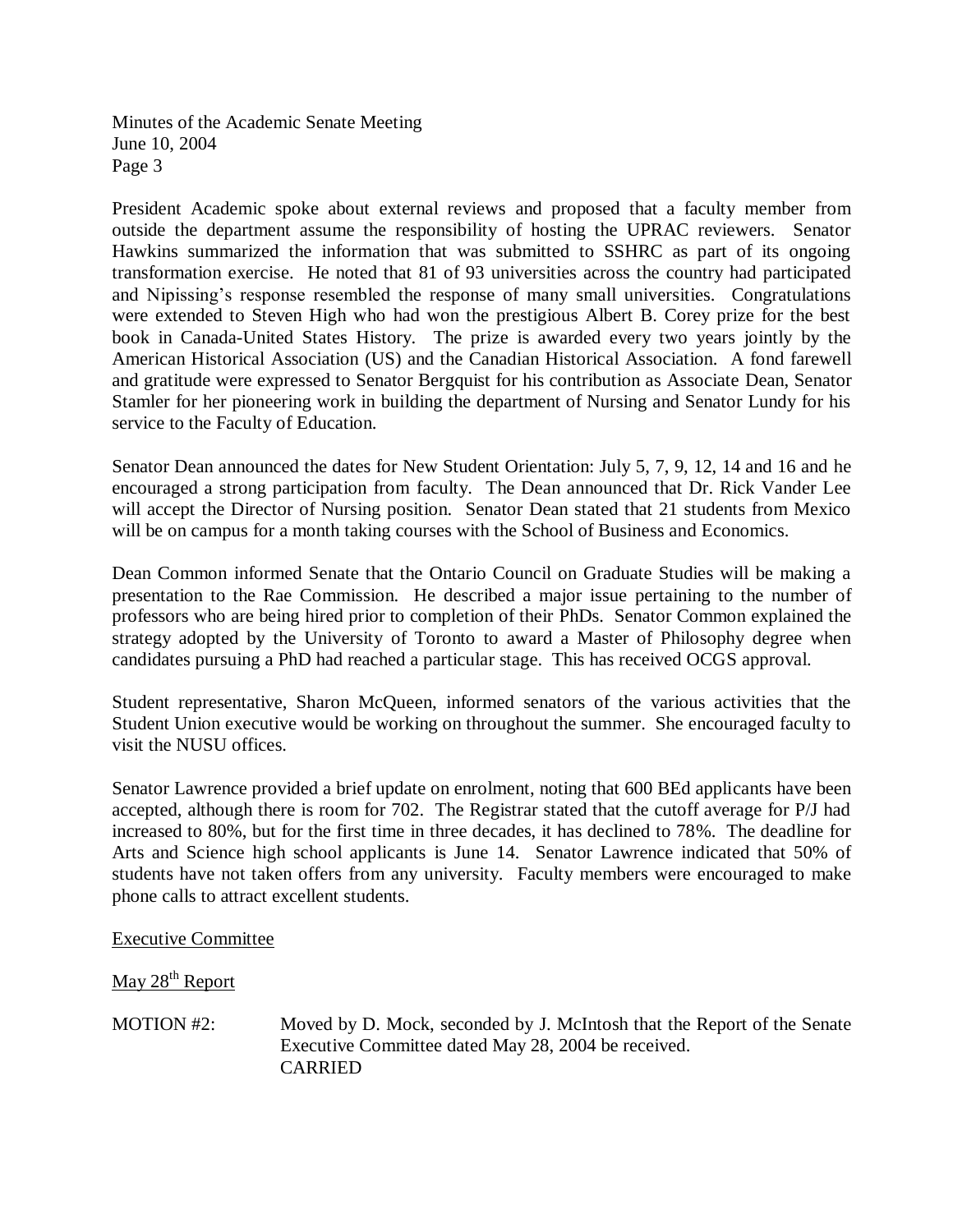June  $2^{nd}$  Report

MOTION #3: Moved by D. Mock, seconded by S. McQueen that the Report of the Senate Executive Committee dated June 2, 2004 be received. CARRIED

### Distance Education Committee

May 28, 2004 Report

- MOTION #4: Moved by R. Wideman, seconded by D. Lawrence that the Report of the Distance Education Committee dated May 28, 2004 be received. CARRIED
- MOTION #5: Moved by R. Wideman, seconded by W. Blair that Senate approve the recommended procedures for distance education as outlined in the report dated May 28, 2004. **CARRIED**

#### May 31, 2004 Report

- MOTION #6: Moved by R. Wideman, seconded by R. Bergquist that the Report of the Distance Education Committee dated May 31, 2004 be received. CARRIED
- MOTION #7: Moved by R. Wideman, seconded by R. Bergquist that Senate now approve offering ADMN 1107E – Introduction to Financial Accounting II for distance delivery. CARRIED

Appointments, Promotions and Tenure Committee

- MOTION #8: Moved by M. Tuncali, seconded by D. Hackett that the Report of the Appointments, Promotions and Tenure Committee dated May 26, 2004 be received. CARRIED
- MOTION #9: Moved by M. Tuncali, seconded by S. McQueen that the Senate document entitled, "Appointments, Promotions and Tenure Guidelines, March 2001, Part B-I (1)" be replaced by:

Candidates for tenure must apply in writing to the Chair of APT by *June 1* of the year preceding the last year of their existing appointment contract. Candidates for promotion must apply in writing to the Chair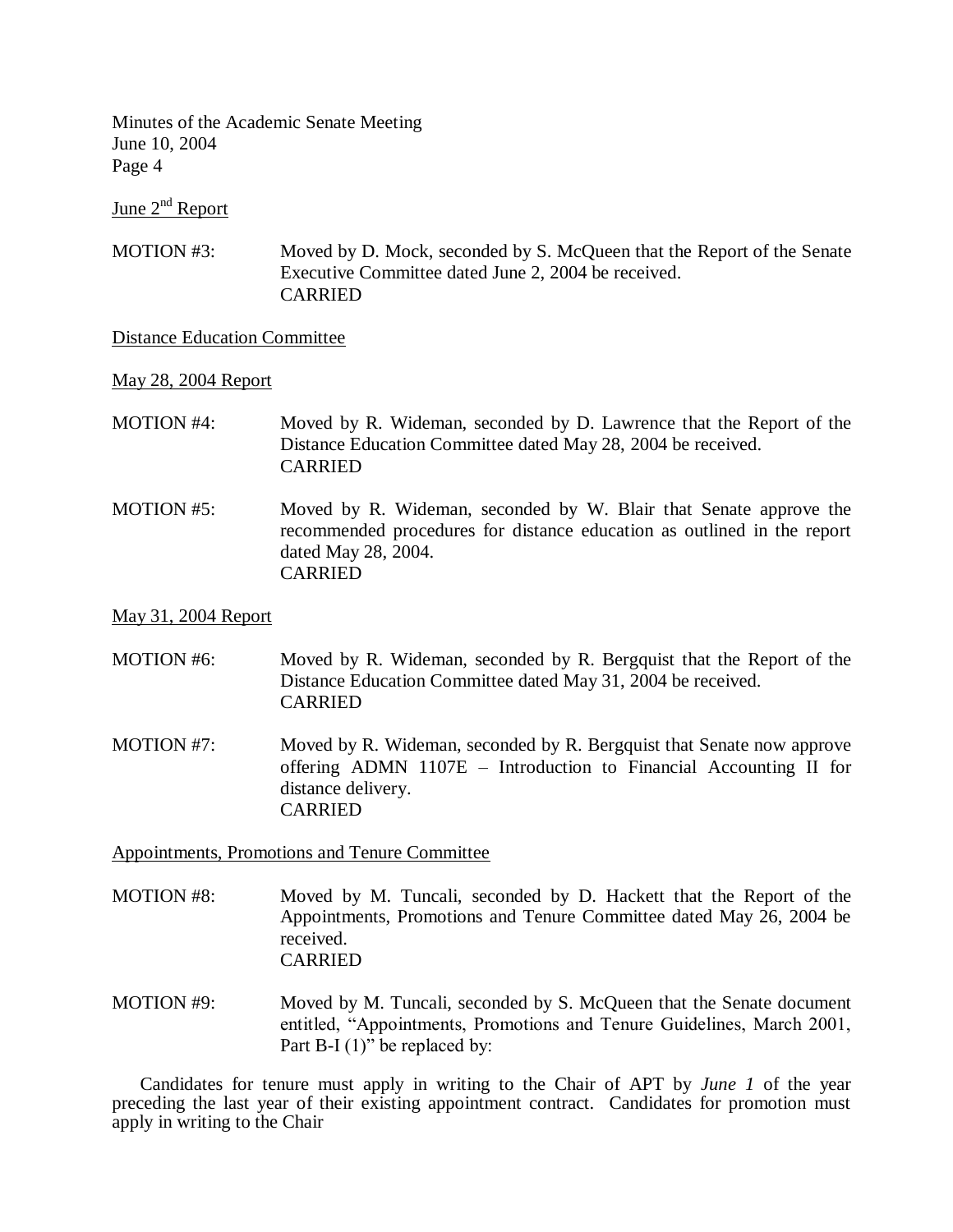> of APT by *June 1* of the year preceding the one in which they wish the promotion to be considered. *Candidates must provide their curriculum vitae along with a list of referees and designate.*

(b) All candidates for tenure or promotion must supply appropriate documentation to the Chair of their Senate Assessment Subcommittee by September 1 of the year in which their applications are to be considered. *If necessary, candidates could provide an updated curriculum vitae.* CARRIED

Admissions, Promotions and Petitions Committee

- MOTION #10: Moved by R. Bergquist, seconded by R. Wideman that the prerequisite for admission to the "Education in the Intermediate Division: Additional Basic Qualification courses be amended by adding the phrase "or equivalent". The admission prerequisite will now read:
	- Prerequisite: 18 university credits (three full courses) or equivalent in the subject area

**CARRIED** 

## REPORTS OF REPRESENTATIVES ON OTHER BODIES

COU representative, Senator Sparkes, shared further information about the Rae Commission and noted that it seemed to be heavily weighted on the side of colleges. This observation has been made by the Executive Heads as well. Senator Sparkes cautioned senators against speaking out unadvisedly and he urged all faculty to support Nipissing's submission. Senate was informed that the Scholars' Portal was now accessible via the Library webpage. If any problems are encountered with its usage, the Librarian should be notified so that these can be rectified. The Academic colleagues paper was criticized by OCGS.

## OTHER BUSINESS

## University Curriculum Committee

Senator Stamler requested that it be put on record that the motions from the April  $27<sup>th</sup>$  University Curriculum Committee meeting have not yet come forward to Senate.

MOTION #11: Moved by R. Hawkins, seconded by L. Stamler that the Report of the University Curriculum Committee dated June 3, 2004 be received. CARRIED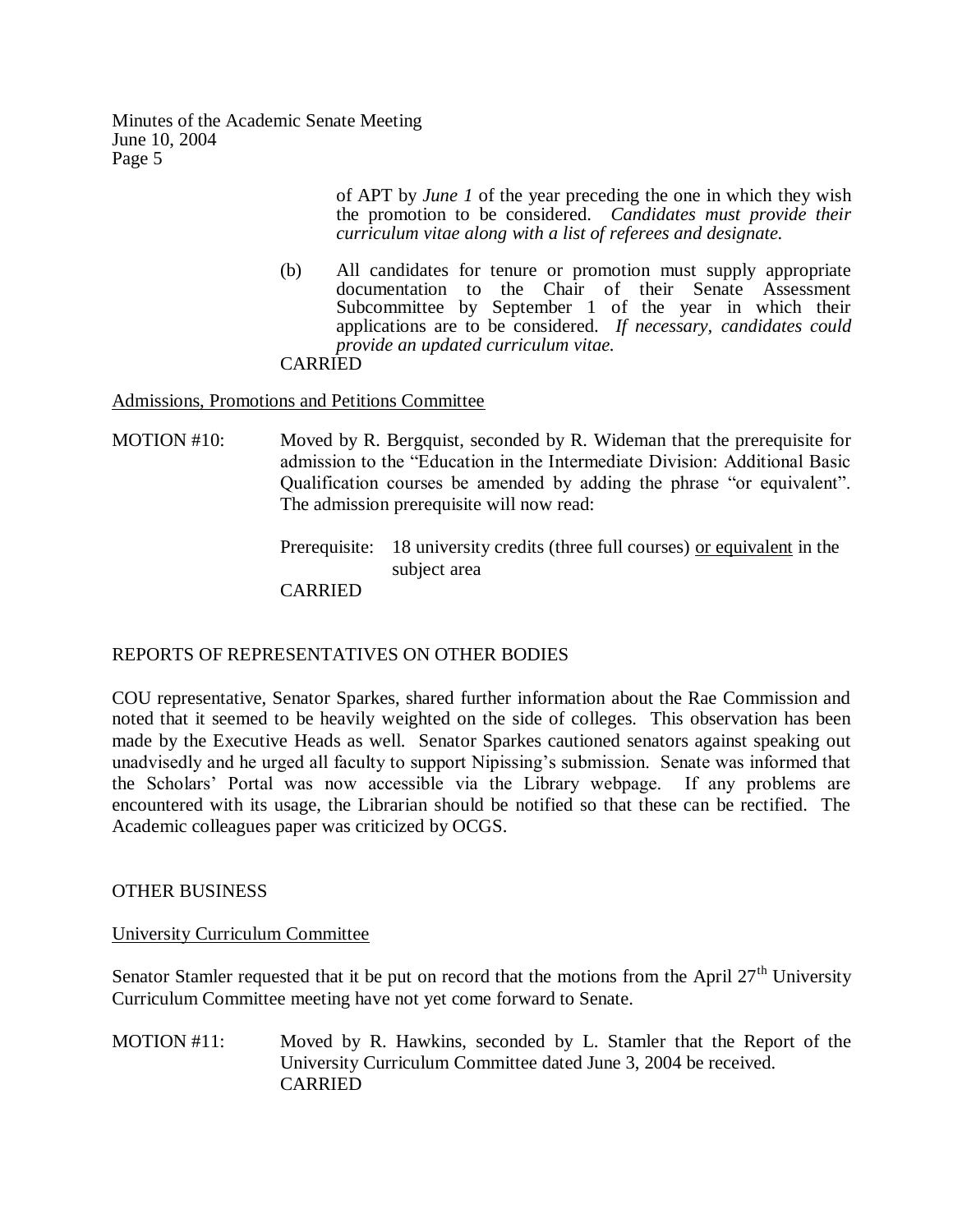MOTION #12: Moved by R. Hawkins, seconded by L. Stamler that the Senate document entitled, "Senate Academic Regulations and Policies, September 2003", be amended to reflect changes to the degree requirements for the BScN program as outlined in bold below: "Bachelor of Science **(Nursing)**

To graduate with a Bachelor of Science **(Nursing)** Degree, students must:

a) satisfy all stated requirements for the degree;

complete 120 credits in no more than 162 credit attempts with an overall average of 60% (only courses taken at Nipissing University are to be included in the average);

successfully complete all **NURS classroom courses with a minimum grade of 60%, and all clinical practicum courses with a "Satisfactory" grade;**

## **complete the program within seven (7) years of the original date of admission;**

satisfy the Writing Competency Requirement.

**A student who completes the degree with an overall average of 70% or better will have "Honours" standing on the diploma. This will apply to students admitted to the program before 2005."** CARRIED

MOTION #13: Moved by R. Hawkins, seconded by L. Stamler that the Senate document entitled "Senate Academic Regulations and Policies, September 2003", be amended to reflect changes to the Academic Standing Rules for degrees in the Faculty of Arts and Science as outlined in bold below:

"Academic Standing (BA, BSc, BBA, Second Degree Programs)

For full-time students academic standing is determined at the end of the fall-winter session (September to April). The following assessment for academic standing will be implemented beginning September 2004.

1. A student's cumulative average (out of 100) will be a weighted average based on all grades submitted. The student's term and annual reports will include their cumulative average, sessional average, cumulative GPA, sessional GPA and class average.

Minutes of the Academic Senate Meeting June 10, 2004 Page 7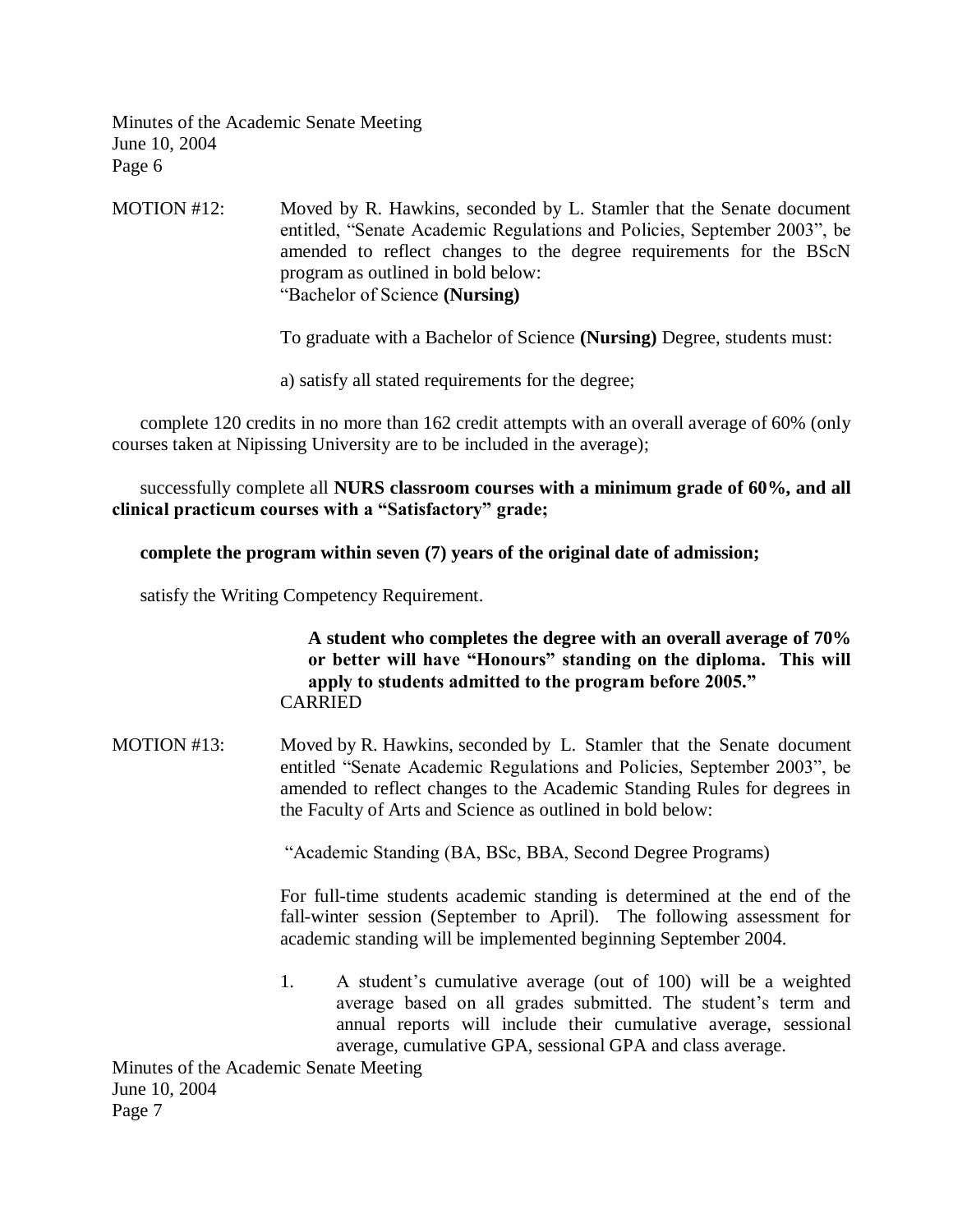- 2. A numerical grade for every student registered for a course will be submitted **with the exception of any master courses in Nursing**.
- 3. A cumulative percentage average and a sessional percentage average will be calculated for every student. The sessional average will use grades from the fall and winter terms.
- 4. A student may be allowed to repeat a course once and the higher grade obtained will be used in the calculation of the cumulative and sessional (if appropriate) average. If a student fails the course on a second attempt after first passing, then the credits obtained for that course on the first attempt will be kept. A student may attempt a course for a third time only with departmental approval. **A student in the Nursing program may not receive an "Unsatisfactory" grade in more than one clinical practicum course throughout the program. If a second "Unsatisfactory" is achieved, the student will be required to withdraw from the Nursing program.**
- 5. If the cumulative average is below 50%, then the student will be required to withdraw for at least one year. The earliest possible start date for re-admission is the Fall term following the 1st anniversary of the withdrawal. If the cumulative average is between 50 and 59 (averages rounded up), then the student will be placed on academic probation. Students may use marks from the first spring term to clear probation or withdrawal status.
- 6. All students placed on probation will be restricted to a maximum of 24 credits for the fall and winter terms following (maximum four courses per term).
- 7. If a student does not clear academic probation, then they will be required to withdraw for at least one year.
- 8. All students asked to withdraw may appeal the decision to the University's Admissions, Promotions and Petitions (APP) Committee at a specified date. Students who have been required to withdraw from the university may petition the APP Committee to remove up to 18 credits with regard to calculation of the cumulative average. However, all grades will be included on the university transcript.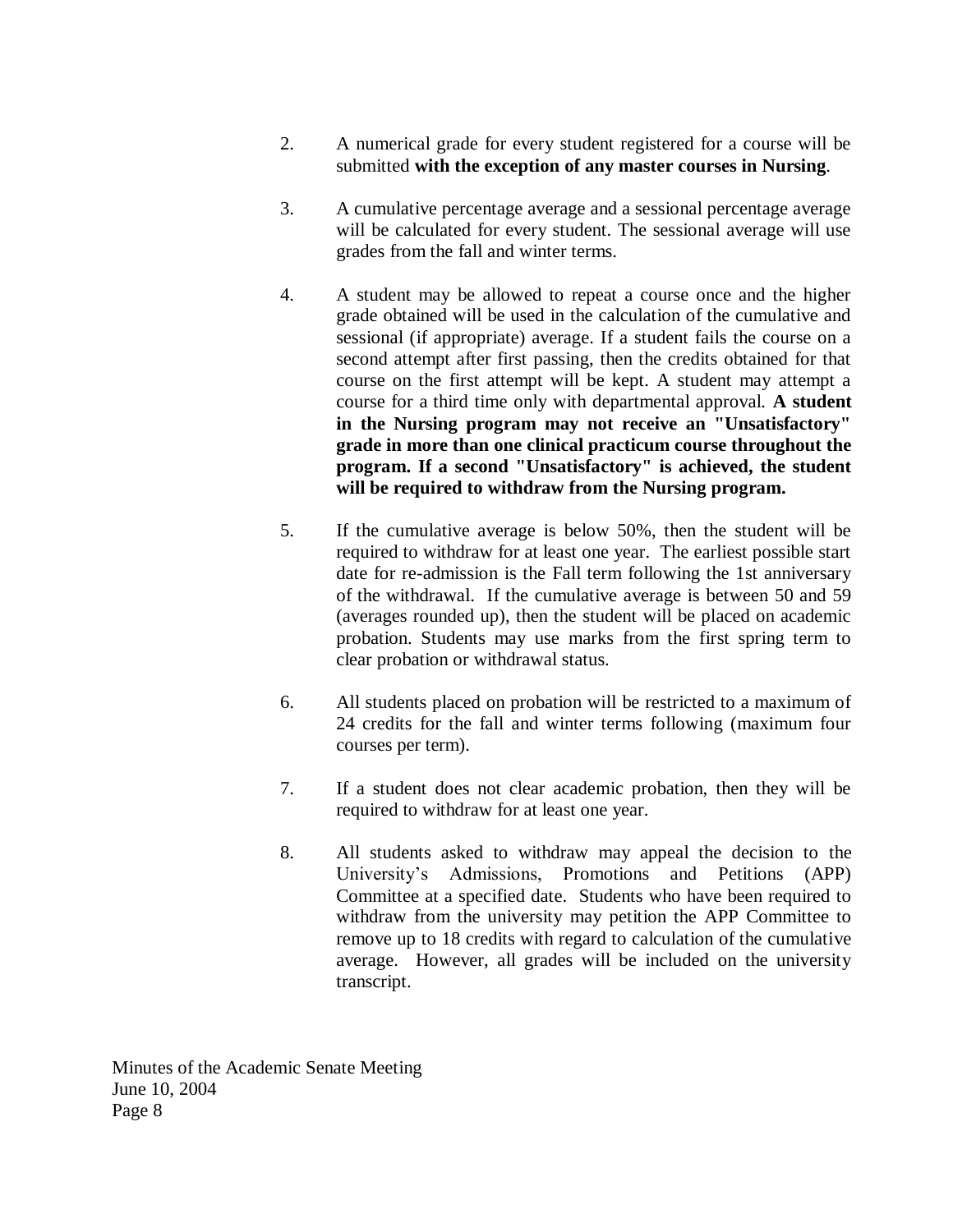9. A student who has an average from 65-69% and has declared that they wish to be in a four year program will be informed prior to their second year that they must raise their cumulative average to at least 70% to stay in an honours program.

If the student does not raise their average to at least 70% by the end of their second year, they will be required to withdraw from the four-year honours program. In order for a student in a four year

honours program to proceed from year 2 to year 3 and from year 3 to year 4, they must maintain a cumulative average of at least 70%. In order to graduate with an honours degree, a student must have a cumulative average of at least 70% plus any additional requirements that are discipline related.

- 11. If a student has been admitted on a scholarship which may be renewed based on academic performance, then this performance should be based on the best 30 credits attempted by the student in the fall/winter terms. A student must have attempted at least 30 credits in the fall/winter term in order to be considered for scholarship renewal or upper year scholarships.
- 12. Upper year scholarships will be based upon sessional average (fall/winter terms) and will require that the student complete at least 30 credits during those terms.
- 13. Any student who is admitted on academic probation (e.g. transfer students on academic probation, mature students, and students with less than the minimum required admission average from high school) will have 18 credits (maximum three courses per term in the fall and winter terms) to clear probation. That is, they will stay on probation until 18 credits have been completed and once 18 credits have been completed, their cumulative average will be calculated. If it is at least 60%, then they may proceed as full-time students in good standing. If the cumulative average is between 55 and 59% then they may proceed on probation (maximum 18 credits) and will be evaluated after 30 credits attempted. A student admitted on probation with a cumulative average of less than 55% after 18 credits attempted will be required to withdraw for at least one year. Note: Upon completing fourth year, those students whose final overall averages are below 70% may graduate with a 4-Year General degree or have the option of taking (or retaking) additional courses in order to qualify for the Honours degree."

#### CARRIED

Minutes of the Academic Senate Meeting June 10, 2004 Page 9